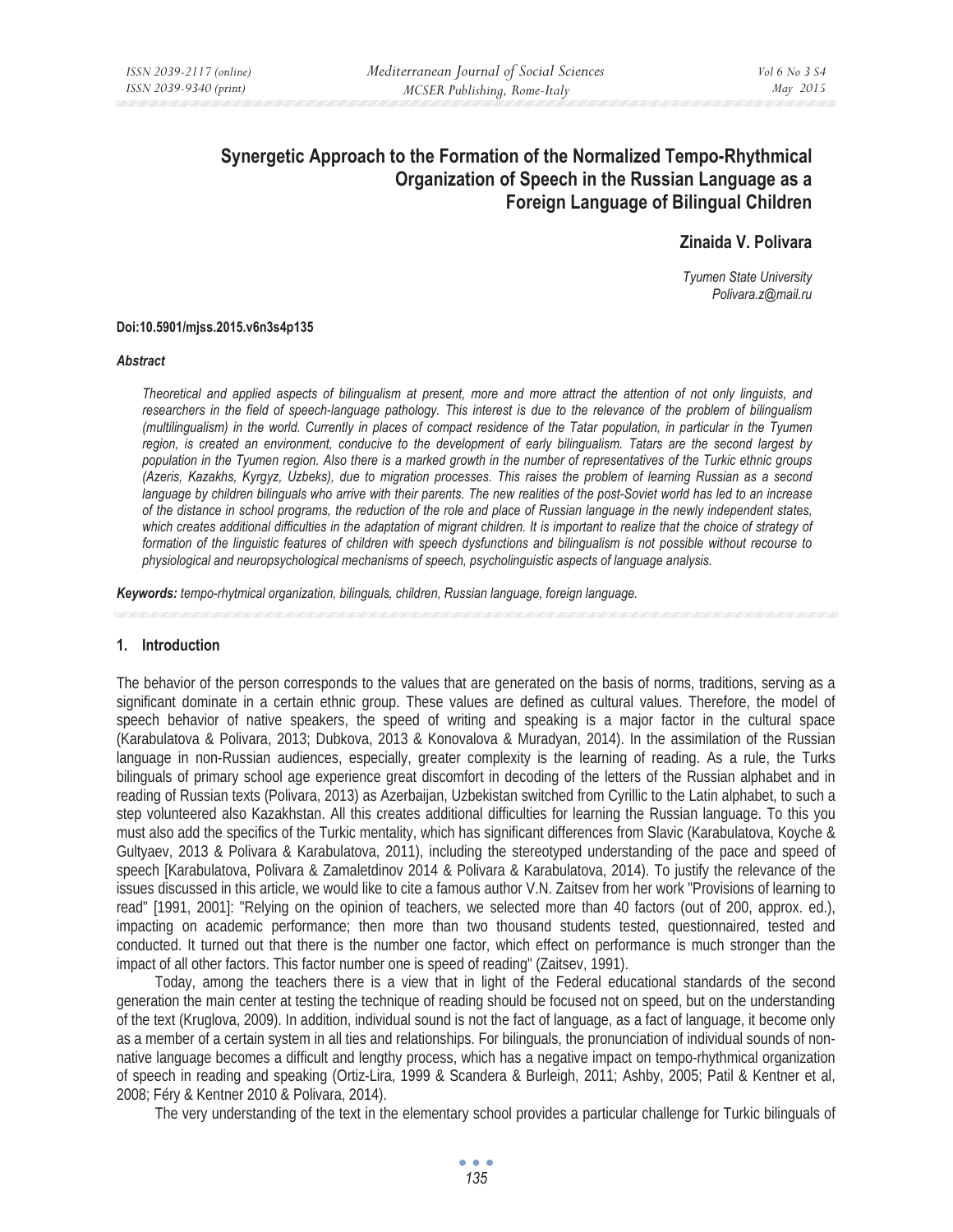primary school age, as the family language is the native language (Azerbaijani, Kazakh, Tatar, Uzbek, etc.). However, sociologists have noted ethnic conglomerations in major cities of Russia (Moscow, Tyumen and etc.), which also contributes to the assimilation of Russian as a second language (Ryazantsev & Yang Hongmei, 2010). In the Russian government believe that the problem is very important for Russia. Most vividly the danger of occurrence of such enclaves is manifested in the metropolitan area, especially where many foreign nationals live. In pure form they do not yet exist, but we can already speak of areas where migrants live especially tightly (In Russia will start the struggle with ethnic enclaves, http://kemsoch99.ucoz.ru/index/chtenie/0-61). As a result, we have spontaneously formed multicultural linguistic personality in which ethnolinguistically cultural codes with a predominance of "video clip" thinking are blended (Karabulatova, 2013, p. 795). Parents in most cases, strive to educate their children in specialized educational institutions with Russian and other languages (English, German, French, Arabic and etc.). At the same time inside family communication in native language is traditionally used. Thus, Russian language usually remains the language of interethnic communication. Hence, the child is bilingual from early childhood, occurs in the complicated language situation.

# **2. Methods and Materials**

Etnopsycholanguagecorrectional approach to the process of assimilation of the texts of the Russian language of bilingual children of primary school age allows us to consider language as a component of cognition, to analyze linguistic phenomena as a way of cogitative activity, giving birth to knowledge and operating them, and this determines the understanding of the essence of the process of language knowledge, the explanation of linguistic phenomena, analysis of the meaning and significance of perception and processing of structures of language consciousness. The absorption of the rate of speech and of the texts in the Russian language by children bilinguals of primary school age as a kind of cognitive activity is the process of acquiring the language competence of the secondary language personality. We strongly believe the speed of reading and understanding the text are complementary and should not be considered one at the expense of another. The pace of reading is one of the few available to the teacher and the school psychologist of numeric objective, comparable and psycho-physiological characteristics that allow to estimate and predict not only the student's progress, but also the dynamics of his mental health.

| Comparison test                                                                                          | Second language                                                                                                      | Foreign language                                                                                                           | Adoptive language                                                                                                          |
|----------------------------------------------------------------------------------------------------------|----------------------------------------------------------------------------------------------------------------------|----------------------------------------------------------------------------------------------------------------------------|----------------------------------------------------------------------------------------------------------------------------|
| The environment in which<br>takes place the process of<br>acquisition/ learning/<br>language acquisition | Natural language environment in<br>the conditions of bilingualism                                                    | Outside of the country of the<br>studied language                                                                          | Natural language environment                                                                                               |
| The nature of the process of Unmanaged (mastering)<br>mastering the language                             | Managed (study) Combined<br>(comprehension)                                                                          | Managed<br>(study)                                                                                                         | Coordinated (mastering)                                                                                                    |
| Language functions in the<br>society                                                                     | A means of socialization of the<br>personality. Means of<br>communication in everyday life                           | An educational tool, a study tool.<br>The means of Communication in<br>the classroom                                       | A means of socialization of the personality.<br>Means of communication in everyday life.<br>Communication in the classroom |
| motivation                                                                                               | The motivation to use language<br>in everyday communication due<br>to the conditions of existence of<br>the language | Motivated by the need to use<br>language in professional<br>communication. Weak motivation.<br>Complete lack of motivation | High motivation to use language in everyday<br>communication and for educational purposes                                  |
| Aspects of language<br>teaching/ language learning                                                       | Pragmatic orientation is dictated<br>by the purpose of mastering or<br>learning                                      | The balance of the pragmatic and<br>educational aspects                                                                    | Pronounced pragmatic orientation in<br>combination with the active introduction of<br>educational and technical aspects    |

Why does at such obvious importance and necessity of application of this method in? teaching practice appear such opinion?

In many literary and Internet sources normative data of rate of reading, that are not consistent with each other are taking place. For example, one source claims that the speed of reading in the second grade at the end of the first semester should not be less than 25, and at the end of the second half at least 40-50 words per minute. Another source believes that these options should be at least 40-50 words per minute at the end of the first half and at least 55-60 words per minute at the end of the second half. Tougher unsatisfactory evaluation of the second source compliance assessment of "4" of the first source, which are correspondingly for the first half - 40-55 words per minute and for the second half - 55- 70 words per minute (Kruglova, 2009; Standards of speed reading, 2011; Reading techniques, 2011; Basheva, 2011;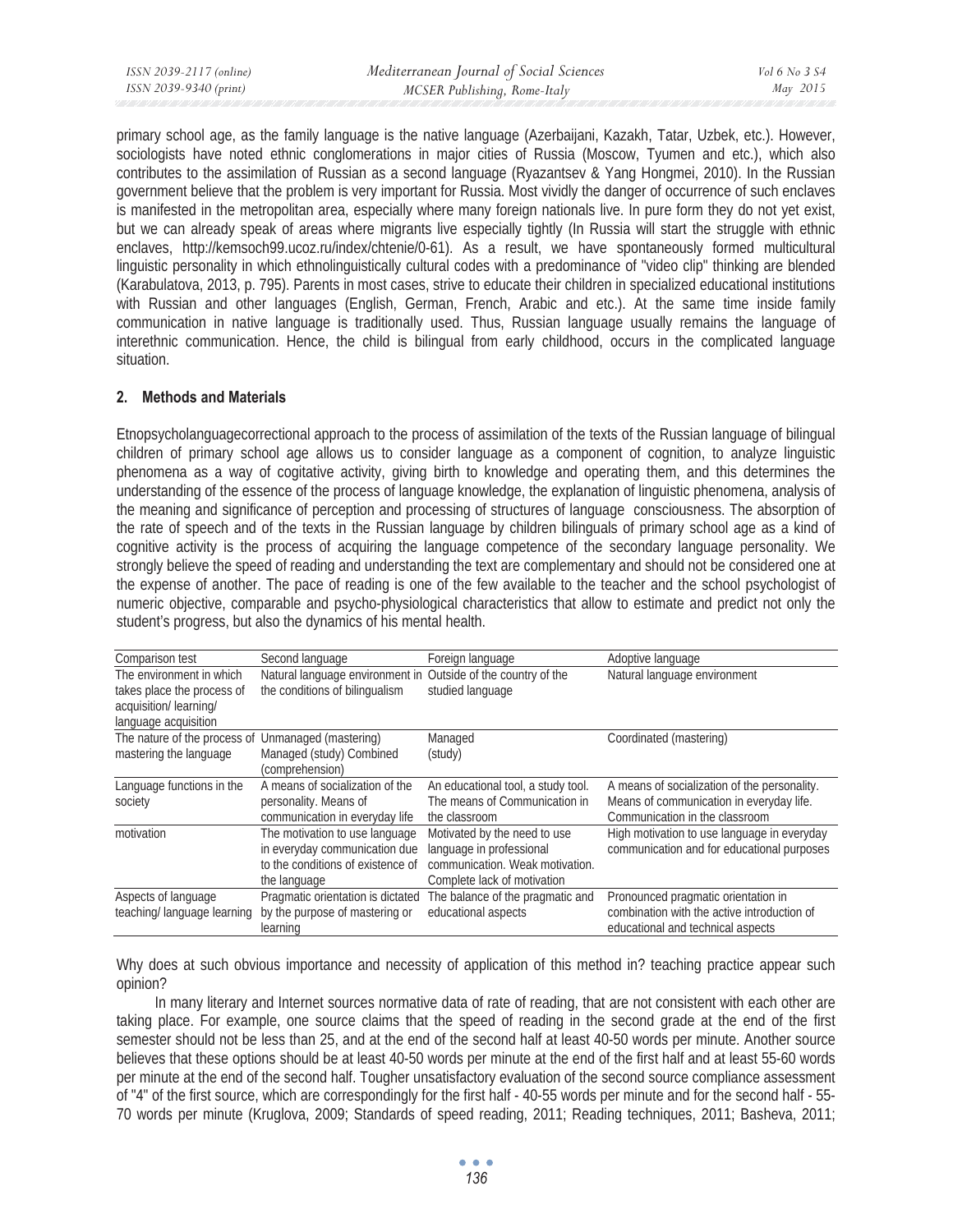Network of creative teachers, 2011 & Tridcatochka, 2011).

In our opinion these inconsistencies of standards arises primarily because of the lack of tools to accurately measure and standardize the parameters of speed reading. *On the other hand from parents more and more often we hear the regret that in our computer age, the processing of data about the pace of reading by teacher is made in "the old fashioned way, manually", which requires time-consuming and error-fraught.*

In context of solving of these questions, we developed, together with colleagues from Moscow, automated system for investigation of tempo (speed) reading in the elementary school (hereinafter automated system or program, Figure 3).



**Figure 3.** Automatized system for investigation of tempo (speed) reading in the elementary school

All the mentioned results are given in the material of their own research and are obtained using the aforementioned program. The automated system allows to keep, to process and to receive the results of reading of 30 different texts simultaneously for all classes of primary school (Figure 4). Inclusion of texts and lists of classes in the program, that is, its adaptation to specific school as usually does not cause complications for the teacher.



**Figure 4.** The main menu of the program: The selection of the mode of use of the program and method of the survey

Main menu of the programm, posted on the top line, allows to select two modes of its use for the study of the rate of reading or viewing the results of the research. The program at the discretion of the teacher allows to select the class option and the survey method. In the Fig. 4 is selected "4-b" class, version of the survey - "In pairs", the survey method - "Read to yourself". After that, takes place the calculation of the present at the examination, as shown in Figure 5.



**Figure 5.** The form of calculation, presented at the examination: a) prior to the introduction of data missing; b) after the introduction about the missing

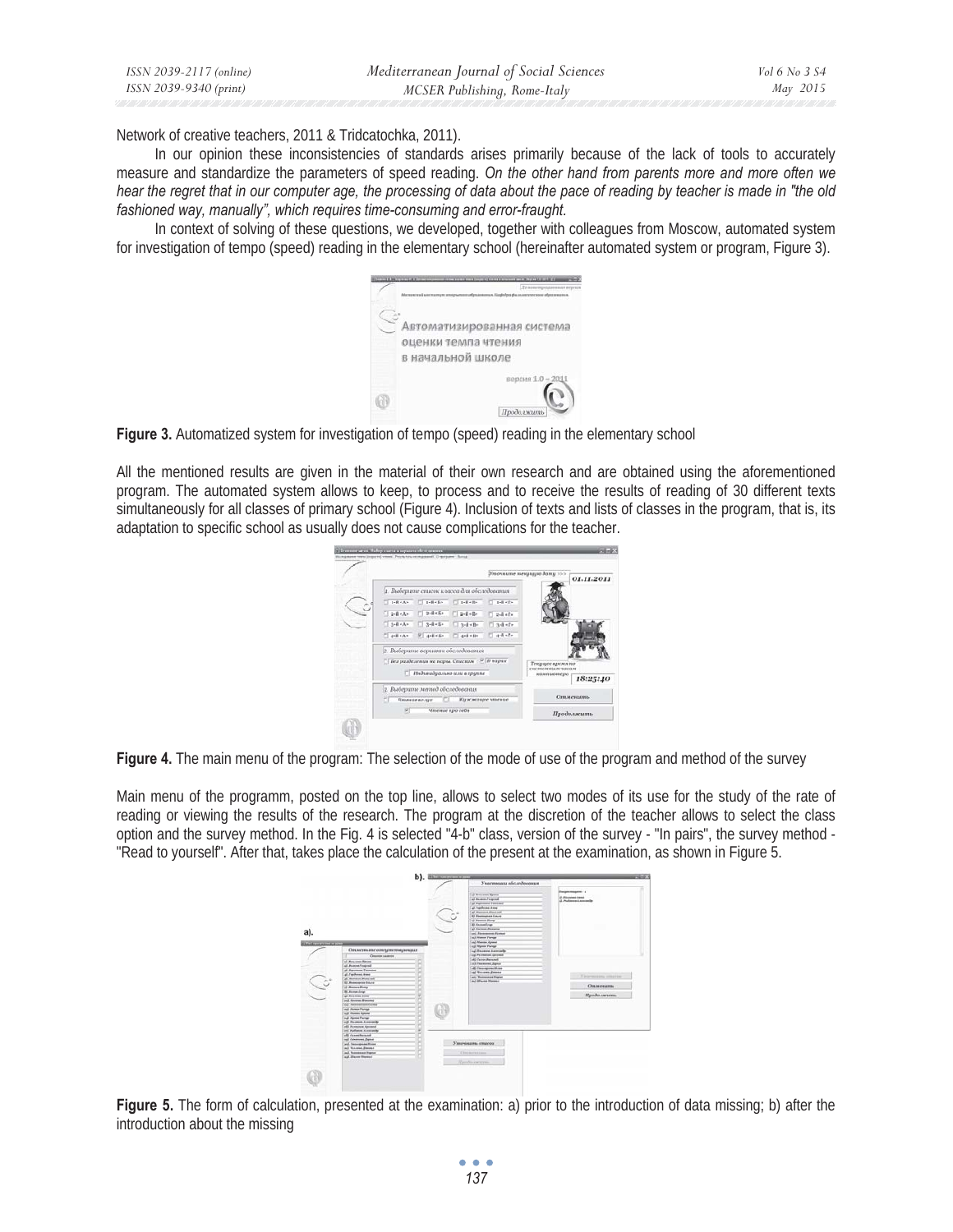If the teacher chose the survey in pairs (the second student reads the text from the place where he stopped the first student), the program allows in accordance with the placement of students in the class to divide them into pairs as shown in Figure 6.

| <b>WE ARE DESCRIPTIONS AND A</b> |           |             |                             | <b>COMMA</b>                          |
|----------------------------------|-----------|-------------|-----------------------------|---------------------------------------|
|                                  |           |             | Распределите класс по парам |                                       |
| Список класса                    |           | $AP + AP =$ |                             | Список пар-                           |
| 13. Beco.nosa Mysova             | <b>CC</b> |             |                             | 1). Pampe Feopral - Mannon Hunsepl    |
| al Asponsoro Formano             |           | <b>FIFT</b> |                             | al. Koconus Numana - Mareum Turego    |
| 61 Magnesiungs O.m.rg            | 日市        |             |                             | Al-Purlance Anexcenty - Commons Japua |
|                                  |           |             |                             | 43 Mecreco Hemp - Venoscopa Mapus     |
| <b>81. Kosta Erop</b>            | 昂         | я           |                             |                                       |
| al Konsoso.Como                  |           |             | Создать пору                | zl. Basecos Assecondo - Fepõecea Assa |
| 443 - Televisionen Kinsson       | m         | o           | Отелевувать.                |                                       |
| A.13. Massessi Apseud            |           |             |                             |                                       |
| AA). Nannor Funnap               |           | b           |                             |                                       |
| al). Peannon Aperson             |           | C-D         |                             |                                       |
| 483. Curaces Barra such          |           | <b>DID</b>  | Timide avenues)             |                                       |
| ac). Crescapeers RUssa           |           |             |                             |                                       |
| as). Vennous Jereman             |           |             |                             |                                       |
| a.s). Illiance Museus            | ы         | n           |                             |                                       |
|                                  |           |             |                             |                                       |

**Figure 6.** Couples allocation procedure.

The automated system provides the ability of distribution as one text for all students and individual text for each student, the name of the learner is placed in the upper window, as shown in Figure 7.

| Распределите текст для: 19). Синякова Дарья                      |                        |                                                                                              |                    |               |
|------------------------------------------------------------------|------------------------|----------------------------------------------------------------------------------------------|--------------------|---------------|
| Тексты для выбора                                                | Распределить текст     | Tessero das nese                                                                             | <b>Ситьмематив</b> | Hondisaneums. |
| Я поселения на березу Они и стал постоянно забъ-                 |                        |                                                                                              |                    |               |
| На грамми двих современных государств: Есмана и                  |                        |                                                                                              |                    |               |
| It shis rody a Poetau Syneesano napodnas soūna.                  |                        | al. Rapometer Torresport<br>Tracree Shang near harmarens publicizes, neminazemas passe raab- |                    |               |
| P Labb 200u puccessi suney Adowacyii Nussanus 200u-              |                        |                                                                                              |                    |               |
| Museo Baek novembe a no Ypacq. Odmiselhe ocemni                  | 4). Fopdeeea Anna      | Тексте Менеджи известны, что в произместными русским люди                                    |                    |               |
| Не имплекси, заимоли воды печатова, набегали гране-              |                        |                                                                                              |                    |               |
| Была мена частичая радости, менониттая разве заид-               |                        | el. Manusca Nuscanzú                                                                         |                    |               |
| These depose sunt dinex foreme, a medy corresponse, need.        |                        | Тенете Киминдар партиэлитного отряда расселтным вэзли                                        |                    |               |
| приявания продолжения в можете просто на просто полной просто    |                        | 61. Hemmanna O.m.ra                                                                          |                    |               |
| Истории известно, что в приниместами русские люди                |                        | Текст: Я гооблю дорогу. Больше всего за то, что она зовдт                                    |                    |               |
| Во прегия Великой Отечественной пойте был участи                 | +3. Maasson Demp-      |                                                                                              |                    |               |
| Сергей Гимофеевич, одинакций поэтизой профессор                  |                        | Тексте Язъяс народе - лучший, мисозда ме уподеохирай и                                       |                    |               |
| Final mexicans educated across it was not recorde. It game moves | <b>81. Kousse Even</b> |                                                                                              |                    |               |
| Колеандар первых миского отряда рассеянным в хлев-               |                        | Текст: Над Кблачено, в Бородине и по обешч старовам его.                                     |                    |               |
| Машенька Повлециал мещел в долее Приголовах и была               |                        |                                                                                              |                    |               |
| Я люблю дарогу. Больше всего экто, что она зовёт                 | al. Koxasea Antes      | Текст: Правленые Петра Первого стало одним из важнейшие                                      |                    |               |
| Я мых переоды - группой, поколода не улифановрай и               |                        |                                                                                              |                    |               |
| Маре озроляюе, лению вздырающее у берего, усным                  |                        | and, Riversam Museuman<br>Текст: Александр Васильевич Среоров преисходил из небо-            |                    |               |
| Над 82 лочеко, в Егднодиме и по обешн сторовам его.              |                        |                                                                                              |                    |               |
| Вели офицеров скакило селоводить человек. Скачки                 |                        | 443. Tacamacana Kressus<br>Тенсти Серемкное, тусклое осенчее утро. Низные облана затя-       |                    |               |
| «Багранном - лучшей генерал расской армии», -                    |                        |                                                                                              |                    |               |
| Paglio and pureaud syncy Advanced Numman sale-                   | 423. Number Theresa    |                                                                                              |                    |               |
| Провление Петра Первого стало однам из важнейших                 |                        | Темене Иень мичело приятного для путимого и эпорный инсассий                                 |                    |               |
| Александр Восильевыч Супаров происходил из небо-                 | and. Museums Apusea    |                                                                                              |                    |               |
| Станкланным стандицу дверей бесшилим развеляется                 |                        | Тепете Мет точего приятное для примым в этормый инъектой                                     |                    |               |
| Серемькое, такжное осеннее утро. Визнае облака зания             | a.gl. Massur Taroup    |                                                                                              |                    |               |
| Елизкая зима гразим литай стужей, назвали сегодна                |                        | Тепсто В благопрожденного дачного поедлие казадов, мено столь-                               |                    |               |
| Нет мучего приятнее для путмику в жаремі укольский               |                        | 12). Il acamon Accordialy-                                                                   |                    |               |
| Это было в январскую бурю на Кимийском море                      |                        | Текст: Александр Васильевич Суворов происходил из небо-                                      |                    |               |
| сабито питал, чоблюдая мас. Большев машининальном действа. В     |                        |                                                                                              |                    |               |

**Figure 7.** Text distribution procedure

After the distribution the children read the text to the teacher during the programmed time. The interval of this time is entered in minutes in the text box of the program, this form has also a timer, which is in the form of increasing bandwidth allows to track the task of completion time. At the end of the examination, the program gives audible and visual signals (Figure 8).



Figure 8. Measurement of reading time: a) – timer in the research process. It took one and a half minutes of the three established by the teacher; b) – the timer at the end of the study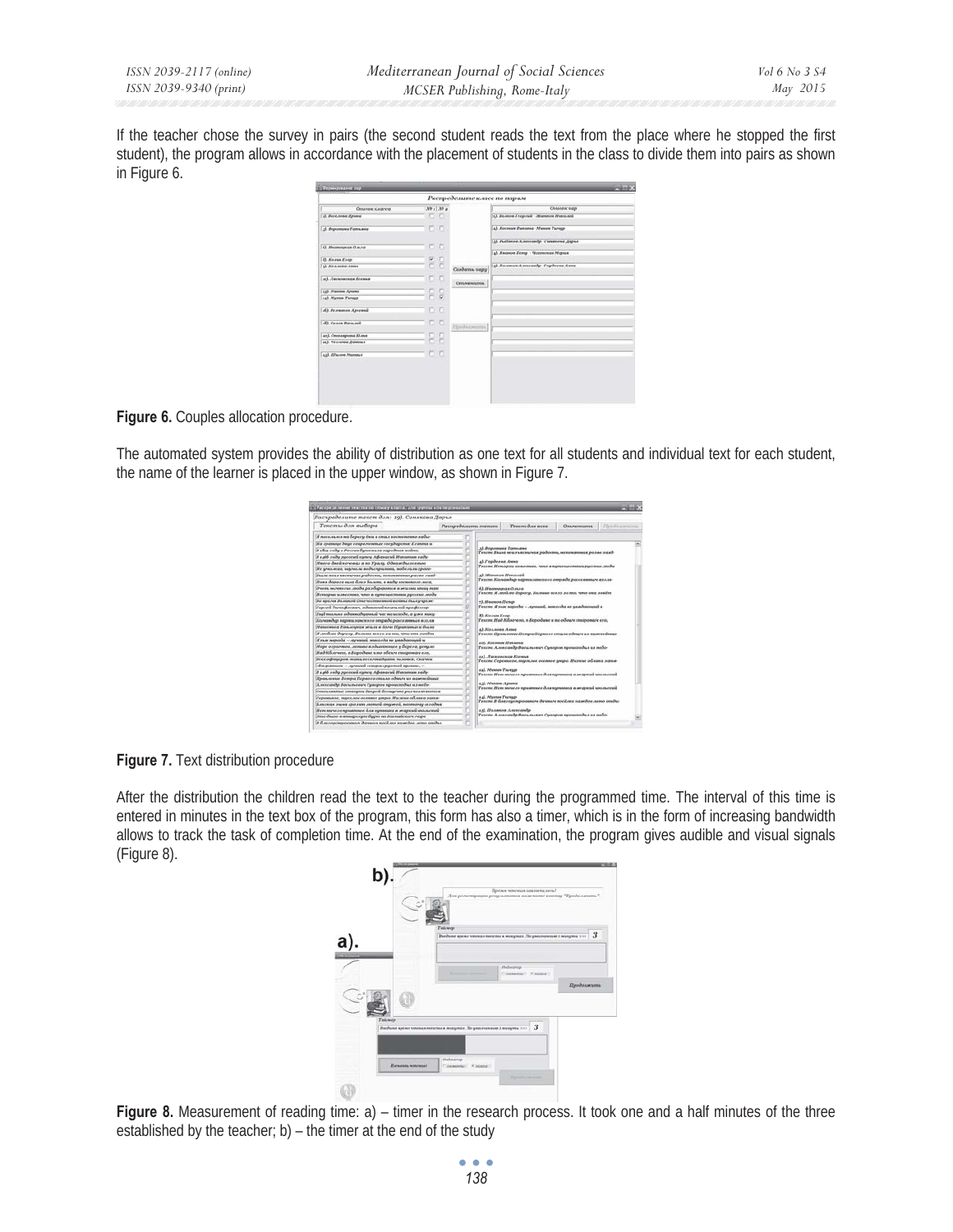After the reading takes place the calculation, processing and saving of the results in the database (Figure 9).



**Figure 9.** Accounting, processing and saving of the results of reading

In the upper window, shown in Figure 9 forms in list order or formed by teacher pairs appears the name of the student, and in the text box - the text that was assigned for this student. Using the sign "]" entered from the computer keyboard (in the figure this is shown by the arrow) the teacher marks the end of the text that had time to read the student, and clicks on the button "insert marked part of the text". After pressing this button in the lower window, fitted with scrollbars (scrolling), one receives the examination report, for example:

The parameters of the tempo (speed) of reading.

*Reading time - 1 minute (s,) or 60 seconds.* 

*The volume of reading text – 80 words or 452 signs.* 

*The tempo (speed) of reading 80 words per minute or 7.53 signs in a second.* 

Taking into account the relevance of the study question and its not sufficient elaboration, we had to answer the question "What are the characteristics of tempo-rhythmical organization of speech of bilinguals, and how bilingualism affects the predisposition to speech dysfunctions?" When developing theoretical and applied problems of bilingualism (Karabulatova, Polivara, Zamaletdinov, 2013; Polivara & Karabulatova, 2011; Karabulatova, Koyshe & Gultyaeev, 2013 & Polivara, 2014) we proceeded from the idea of typologies of individual bilingualism: such psycholinguistic parameters as the degree of second language acquisition, the degree of autonomy of operation of the two language systems depending on the level of development of each language systems. The analysis of the materials, obtained in the process of traditional logopedic examination of children with bilingualism, was revealed heterogeneous level of proficiency in a second (Russian) language, with the full knowledge of their native non-Russian language in terms of age norm.

## **3. Discussion**

Lets consider the well-known method of determining the rate of reading of L. A. Efrosinina (2010). It should be noted that the following material was not taken as a criticism of this distinguished author. Stated below data prove that L. A. Efrosinina conducted in a depth analysis and proposed a method, which without the use of automated means of data processing leads to the minimum error. In this regard, should appreciate this author thanked for his work. The development of automated means of computer processing of data that allows with less effort and with greater accuracy, reliability and clarity, as a rule, to be beyond the capabilities of a teacher

The essence of the method of L. A. Efrosinina is regardless of the reading method and the survey method, silently, out loud, buzzing reading, paired, individual reading, and etc., for 2-5 minutes, is counted the total number of words of test (text) readed by the student. For greater accuracy of calculations L. A. Efrosinina offers two options with the subsequent calculation of the final arithmetic mean value of the two values obtained for each of the options. The children themselves consider to read the words and letters. The space between words is counted as one letter.

According to the first variant on the basis of counting of the number of delivered words by the students is calculated the reading speed equal to the number of words per minute (reading speed = number of read words for 2-5 minutes/reading time in minutes (2-5 minutes)). According to the second variant on the basis of counting of the number of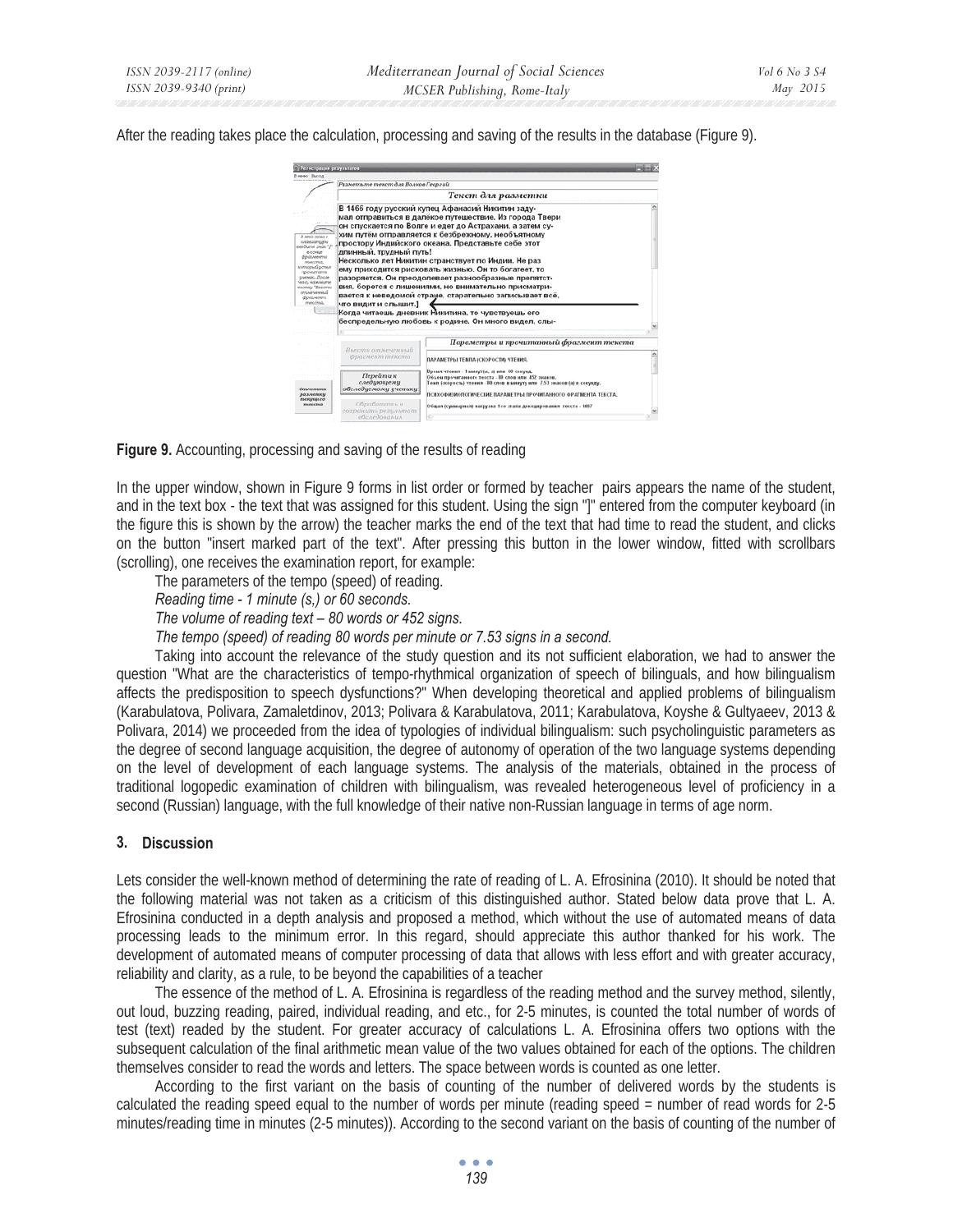| ISSN 2039-2117 (online) | Mediterranean Journal of Social Sciences | Vol 6 No 3 S4 |
|-------------------------|------------------------------------------|---------------|
| ISSN 2039-9340 (print)  | MCSER Publishing, Rome-Italy             | May 2015      |

delivered letters by the student is calculated read speed equal to the number of words per minute (reading speed = number of read letters for 2-5 minutes/6,4 (the average length of a word or DSS)/reading time in minutes (2-5 minutes)).

After the study with the personal card of verification of techniques of reading is filled, for example, Ivanov Sasha, 2nd "A" grade 1. Reading aloud: Words - 130 in 3'; 130: 3 = 43 words in 1'; Letters - 885 in 3'; 885:  $3 = 295$  letters in 1'; 295: 6,4 = 46 words in 1'. Arithmetic average:  $(46+43)$ :  $2 = 44$  words in 1'. 2. Reading silently: Words - 165 in  $3'$ : 165:  $3 = 55$  words in 1': Letters - 1056 in 3'; 1056:  $3 = 352$  letters in 1'; 352: 6,4 = 55 words in 1'. Silently in 1' reads 55 words.

Why do not one, but two variants of the calculations and their subsequent averaging are offered?

From a methodological standpoint, there is a substantial probability of error when counting the number of words and in particular the number of letters in the text. As it is known in the practice of scientific research, all such calculations to avoid errors during the self-assessment should be repeated at least twice. It is obvious that is hard to carry out by elementary school students because of their age psychological characteristics and limited resources time. In this respect to the children for their motivation to the survey, are proposed two options of data processing, which add variety, support interest and eliminate the monotonous repetition of the same processing results.

From a statistical positions in the case of counting the number of read words by number of letters divided by the OODD (6,4), into statistics of method in advance is laid error. The magnitude of this error is illustrated by the data of our studies, carried out with the help of specially designed computer program presented in table. 1.

| Nº | Version of the text | Computer processing data |       | The calculation using the<br>coefficient OODD with gaps |               | The calculation using the<br>coefficient OODD without gaps |              |
|----|---------------------|--------------------------|-------|---------------------------------------------------------|---------------|------------------------------------------------------------|--------------|
|    |                     | Letters without gaps     | Words | Words                                                   | Error $(\%)$  | Words                                                      | Error $(\%)$ |
|    | <b>Badgers</b>      | 253                      | 50    | 47                                                      | 6             | 40                                                         | 26           |
|    | Spring              | 285                      | 46    | 52                                                      | $-11$         | 45                                                         | 3            |
| 3  | Toucan              | 303                      | 62    | 57                                                      | 9             | 47                                                         | 31           |
| 4  | Gold                | 306                      | 63    | 58                                                      | 10            | 48                                                         | 32           |
| 5  | Competitions        | 345                      | 60    | 63                                                      | $-5$          | 54                                                         | 11           |
| 6  | September           | 348                      | 62    | 64                                                      | $-3$          | 54                                                         | 14           |
|    | In winter           | 368                      | 62    | 67                                                      | -8            | 58                                                         | 8            |
| 8  | Wonderful tree      | 419                      | 86    | 79                                                      | 9             | 65                                                         | 31           |
| 9  | Wind                | 481                      | 103   | 91                                                      | 13            | 75                                                         | 37           |
| 10 | Obliging            | 489                      | 106   | 93                                                      | 14            | 76                                                         | 39           |
| 11 | Grandfather         | 571                      | 139   | 111                                                     | 25            | 89                                                         | 56           |
| 12 | Two mice            | 688                      | 138   | 129                                                     |               | 108                                                        | 28           |
| 13 | Duty                | 756                      | 155   | 142                                                     | 9             | 118                                                        | 31           |
| 14 | Who is the host?    | 1251                     | 283   | 240                                                     | 18            | 195                                                        | 45           |
| 15 | Solomonov' trial    | 1749                     | 363   | 330                                                     | 10            | 273                                                        | 33           |
|    |                     | Mean error (%)           |       |                                                         | $+12\%; -7\%$ | ٠                                                          | $+28%$       |

**Table 1.** Error count of the number of words in a random sample of texts recommended for study of rate of reading (Kruglov, 2010 & Speech technology, 2011), using the ratio of the length of the middle word (OODD=6,4).

The texts are placed in the table in ascending order of their length or volume in the letters. According to the presented data, in the cases of counting the number of words using the coefficient OODD with gaps on this random sampling the error can reach up to 25%, and excluding spaces to 56%. Accordingly, the average error will be 12% and -7% in the former and 28% in the second case. The error in the calculations using the gaps is much smaller. Thus, the recommendation of L. A. Efrosinina on account of the number of gaps when counting the letters of the read text is justified, as in this case, achieves a more accurate result.

Visual assessment of data, shown in table 1 does not give grounds to assert that increasing the amount of text increases the size of the considered errors. But in this case texts are shown. In the study of pace of reading by the pupils, as a rule, one text is offered that is methodologically justified from the standpoint of "purity" or equal for all participants of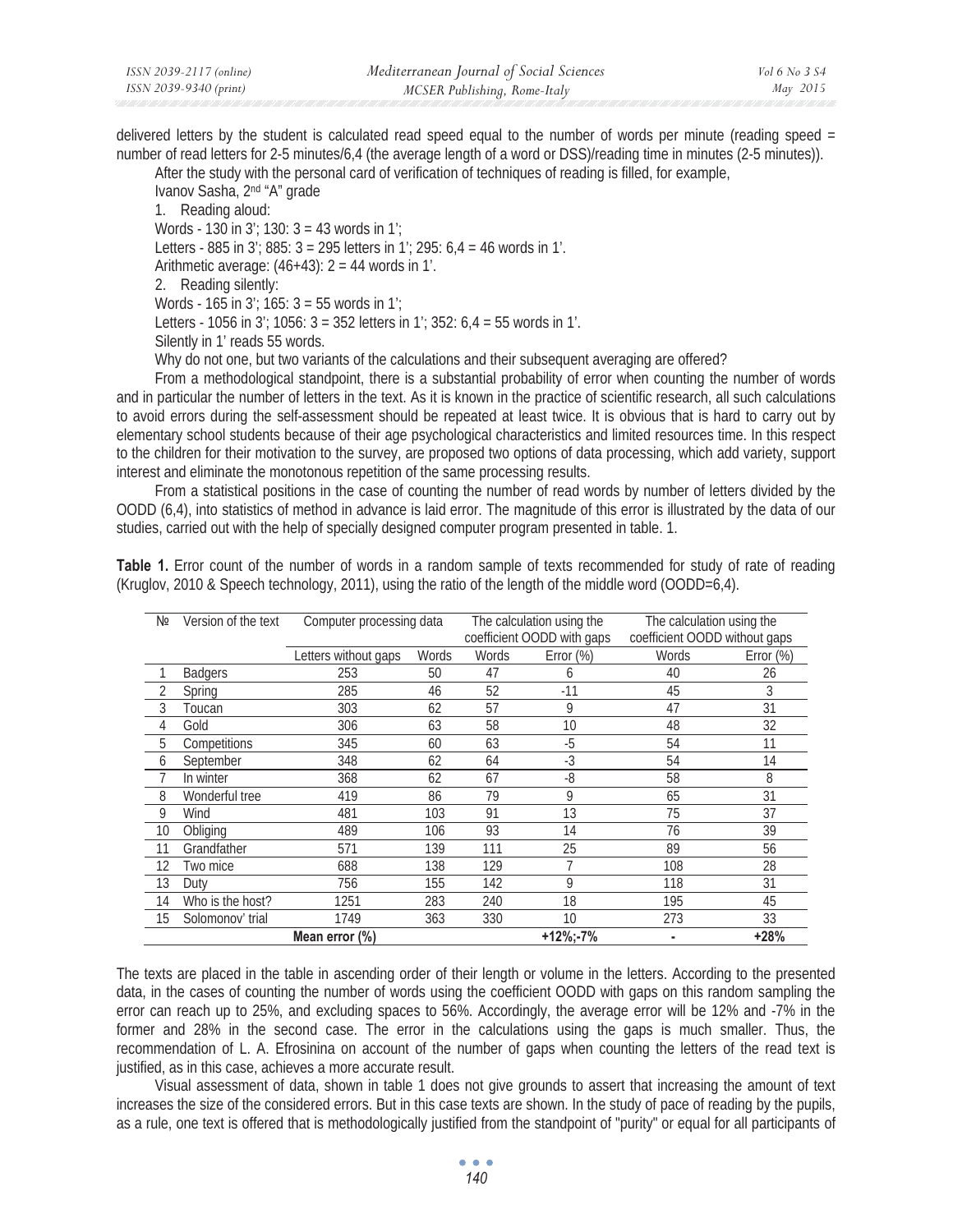the study conditions. In this case are counted different length fragments of the same text. In Figure 1 are shown significant functional regularities of the dependence of the above errors on the volume of fragments of one read first text.



**Figure 1.** The dependence of the error in counting the number of words of read text with the use of the coefficient OODD from volume read first fragments of the same text

These data were obtained on the basis of an analysis of the students speed of reading of two second forms (46 people), held in October, 2011. The actual number of words read aloud for 2 minutes with a computer processing were in the range of 66 to 262 words, while with L. A. Yefrosinina's method - from 65 to 223 words. For the research the text V. Bianki "Peak the Baby Mouse", its first chapter, "How the Baby Mouse Became the Sailor" was used. The text was read first. For statistical analysis the results obtained during the study were sorted (ranked) from the smaller to the larger amount.

Based on the data shown in Figure 1 is not difficult to calculate the amount of error, which is equal to 30% ((4,222  $*$ x)  $/$  (3,258 \* x) = 1,296; 1,296 \* 100-100 $\approx$ 30%). Moreover, this inaccuracy will grow in direct proportion, together with the amount of text read that underestimates the result of the study not in favor of the student.

To avoid such a blunder the technique studied offers the calculation of the arithmetic mean of the two options of data processing (see above). Let's refer to Figure 2, which shows the reliable functional dependence of the inaccuracy of averaged final results of the methodic, calculated on the basis of studies of the same two second forms.



**Figure 2.** The inaccuracy of research results of reading speed obtained by the method of L.A. Yefrosinina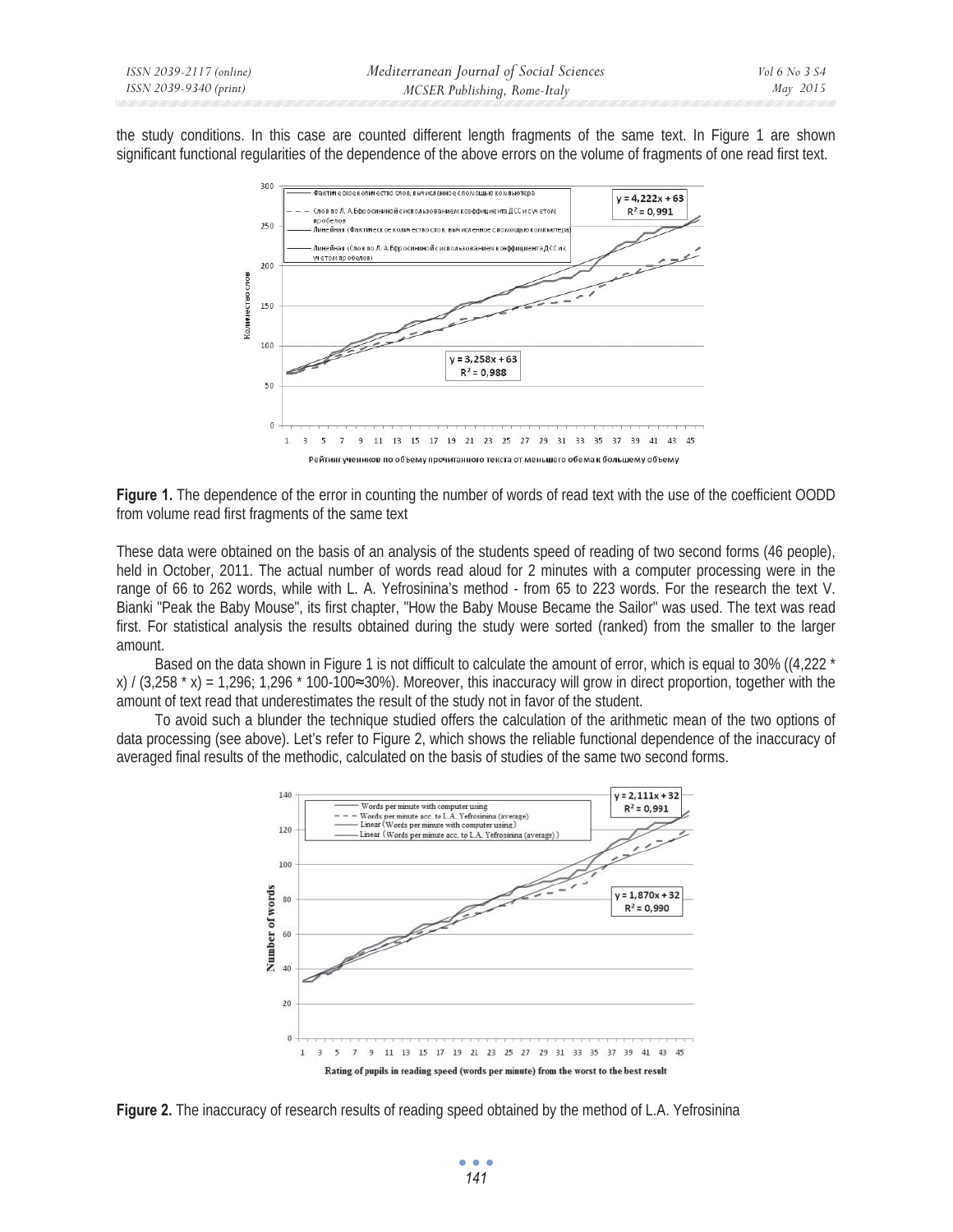| ISSN 2039-2117 (online) | Mediterranean Journal of Social Sciences | Vol 6 No 3 S4 |
|-------------------------|------------------------------------------|---------------|
| ISSN 2039-9340 (print)  | MCSER Publishing, Rome-Italy             | May 2015      |

Based on the data shown in Figure 2 one can see that the error quantity has decreased more than doubled from 30% to 13% ((2,111 \* x) / (1,870 \* x) = 1,129; 1,129 \* 100-100 $\approx$ 13%). This error is also directly proportional and grows with the amount of text read and lowers the result of the studies not in favor of the student.

In the practical comparing of the results of our researches in second forms it appears that of the 46 students evaluated by the existing criteria (<25 words per minute - "2"; 25-39 - "3"; 40-55 - "4";> 55 - "5") as a result of this error, 4 students must be scored below. That is, it is 9% of all students passed examinations  $(4/46 * 100 = 8.695 \approx 9\%)$ . Statistical data obtained show that, for any number of such observations, this value will be in the range of 5 - 13 %%. That is, for the parallel classes (4 classes with 25 people in each, about 100 students), the number of students who will be put deliberately underestimated by the results of the survey will be from 5 to 13 people. In four parallel of elementary school (grades 1-4, about 400 people) - from 20 to 52 people. As a result of 16 studies for a year carried out with a periodicity of 1 times in a quarter, this figure for the initial class of each individual school may be between 320 to 832 people.

Thus, there is an urgent need to introduce automation tools in practice of speed reading examination in elementary school. To justify the psychophysiological position with respect to the subject let's turn to Table 2.

**Table 2.** The average length of words randomly selected texts (Kruglova, 2010 & Speech appliances, 2011) recommended for reading speed studies in letters

| Text                 | The average length of words in the text in letters |
|----------------------|----------------------------------------------------|
| Two Mice             | 4,1                                                |
| Duty                 | 4,42                                               |
| Wind                 | 4,61                                               |
| Obliging             | 4,66                                               |
| The Court of Solomon | 4,81                                               |
| Toucan               | 4,85                                               |
| In Winter            | 4,87                                               |
| Who's the master?    | 4,87                                               |
| Competitions         | 4,88                                               |
| Grandpa              | 4,98                                               |
| <b>Badgers</b>       | 5,06                                               |
| A Wonderful Fur-tree | 5,61                                               |
| Spring               | 5,75                                               |
| September            | 5,93                                               |
| Golden Snowdrop      | 6,19                                               |

The following table shows the ranked parameters of average word length in letters that were received as a result of a computer word processing. These texts are recommended for reading speed examination. As it seen from the table, none of the texts reach the average word length, which corresponds to the CRS index which is equal to 6,4. This is due to the fact that children are offered more simple texts, rather than the average text. Moreover, these texts have significant differences in average indexes between them, which reach 50% (6.19 / 4.10  $*$  100-100 = 50.9%).

In our earlier papers we have repeatedly stayed at the existing laws of the nervous system functioning in the process of perception of oral or written texts and on the fact that the quality of a student work with the text is very dependent on the structure of the text itself. If the frequency of occurrence of individual letters in the text or the length of its words, which are calculated in special programs, more than the usual evolutionary framework, the success of the student's work with the text greatly reduced. In particular we prove that when writing dictations on heavy texts (in physiological point of view) first form pupils make 2 times more errors, the fourth grade students - 1.3 times, and fifth and ninth grade students - 1.2 times (Polivara, 2014; Karabulatova & Polivara, 2013 & Polivara & Karabulatova, 2011, p. 2, 4- 7). These data correlate with the results obtained by our colleagues in Moscow (Birkin, 2007; Birkin, 2009). In the course of consideration of these items let's turn to Table 3.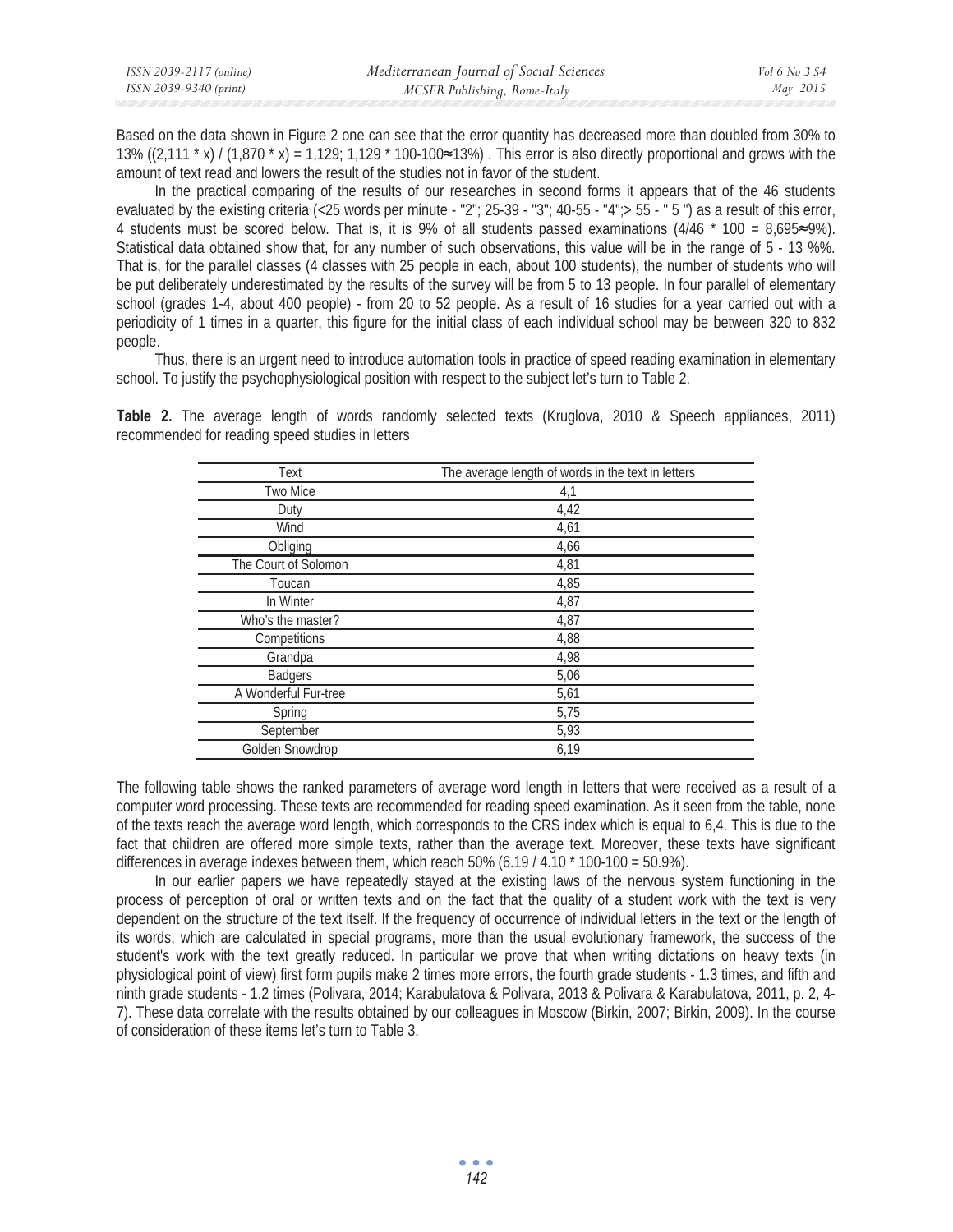**Table 3.** Average load the first stage of decoding (letter formation) of a random sample of texts (Kruglova, 2010 & Speech appliances, 2011) recommended for reading speed examination in letters

| Text                  | Average load of the first stage of decoding. |  |
|-----------------------|----------------------------------------------|--|
| The Court of Solomon. | 23                                           |  |
| September.            | 31                                           |  |
| Duty.                 | 33                                           |  |
| Grandpa.              | 41                                           |  |
| Who's the master?     | 50                                           |  |
| Wind.                 | 57                                           |  |
| Spring.               | 62                                           |  |
| Two Mice.             | 63                                           |  |
| Wonderful Fur-tree    | 63                                           |  |
| In Winter.            | 71                                           |  |
| Obliging.             | 73                                           |  |
| Toucan.               | 79                                           |  |
| Badgers.              | 83                                           |  |
| Golden Snowdrop.      | 109                                          |  |
| Competitions.         | 117                                          |  |

This table shows the ranked parameters of average load of first stage of decoding (letter formation), which were obtained by computer processing of the same texts. As it can be seen from the table the texts have significant average differences between them that reach five times difference of parameters polar in loadings of texts decoding (117/23 = 5.08).

# **4. Results**

It is obvious, that the decoding parameters greatly affect the indices of reading speed. To what extent? We believe that we will be able to answer this question in the near future, as we study these relationships is ongoing. To justify the need for scientific development of outlined approaches, let's consider the data in Table 4.

**Table 4.** Indices of loadings of decoding of a random sample of texts (Kruglova, 2010 & Speech appliances, 2011) recommended for reading speed examination in various grades of elementary school

| Text                  | Text is recommended for: | Indices of loading: |
|-----------------------|--------------------------|---------------------|
| Grandpa.              | $2nd$ form               | 331                 |
| Obliging.             | $2nd$ form               | 672                 |
| Duty.                 | 3 <sup>rd</sup> form     | 337                 |
| Two mice.             | 3rd form                 | 422                 |
| The Court of Solomon. | 4 <sup>th</sup> form     | 557                 |
| Who's the master?     | 4 <sup>th</sup> form     | 346                 |

The table shows the integral indices of texts loading that take into account both the first (letter formation) and the second (derivation) decoding steps loadings. As before, these parameters were obtained by computer processing. As it is seen from the table the texts "obliging" "Two mice" and "The Court of Solomon" in their physiological parameters are not suitable as for test task for reading speed examination as in the process of their reading the reading speed will decline independent from the child physiological reasons.

The stated approach to the reading speed examination is belonged to the sphere of knowledge and skills of professional psychological selection. Theory and practice of this trend in various government departments having been perfected over decades and is developed enough. In the course of this development the validity and reliability of the techniques were of paramount importance. Currently, professional psychological possess sufficiently reliable mathematical tools and experience allowing to carry out standardization of data under consideration.

While using this experience and common sense, one should raise the question: "Why with such serious discrepancies (see Table 1, 2 above and drawings) teachers still continue traditionally use the number of words read per minute by a child as an indicator characterizing the reading speed? *While the use of speed reading in letters (signs), read per minute or per second, a priori removes many of the problems discussed?*".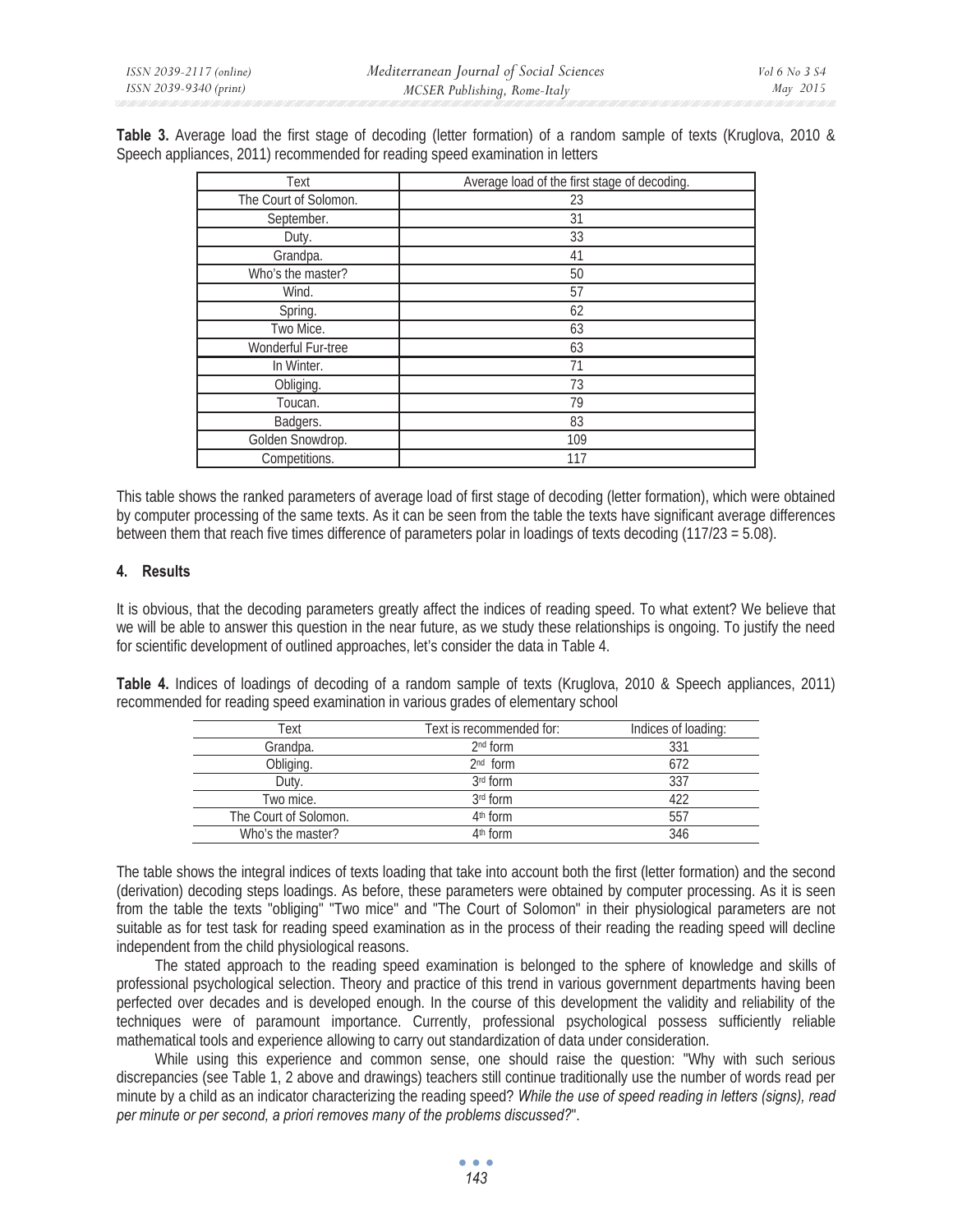| ISSN 2039-2117 (online) | Mediterranean Journal of Social Sciences | Vol 6 No 3 S4 |
|-------------------------|------------------------------------------|---------------|
| ISSN 2039-9340 (print)  | MCSER Publishing, Rome-Italy             | May 2015      |

On the other hand the realization of that requires the use of automated information processing tools that eliminate errors and greatly facilitate the work of teachers, reducing the time it takes them to process the data. In the case of solving this problem, we obtain accurate and objective dynamic performance of the state of the nervous system of the child, which will be of interest not only for school teachers, psychologists, linguists, psychologists, but also for physicians.

Obviously, the physiological parameters of the text read closely related to the overall development of the child as well so to the peculiarities of bilingual language personality (Polivara, 2014).

Total load of the 1st stage of text decoding - 1487

The average load of the 1st stage of text decoding - 41

The average load of the 2nd stage of text decoding (word length) - 5.65

Text perception index - 223

The length of the text in standard seconds - 37.6

Thus, in the protocol the text about Athanasius Nikitin's three seas walking is taken. The text, which the pupil was managed to read in the regulated time, is following:

In 1466 the Russian merchant Athanasius Nikitin planned to go on a long journey. From the city of Tver he goes down the Volga and then to Astrakhan, and then by land goes to the boundless, vast expanses of the Indian Ocean. Imagine the long, hard way! Several years Nikitin wanders India. More than once he had to risk his lives. He gets richer, than it ruins. He overcomes various obstacles, struggles with hardships, but carefully eyes the unknown country, diligently records everything he sees and hears.

If teacher desires this protocol can be copied separately with the help of the context menu (right mouse button) through the computer's clipboard.

After clicking on "Go to the next examinee student" in the upper field appears a student next to the list of classes or pairs and the procedure is repeated. After the data of the list of the last pupil or pair input completion the button "Process and save the examination results" becomes accessible with which the results of the examination are recorded in a different file or in a database.

In the case of an examination in pairs for the second pupil in a pair who continues to read the text from the point where the first pupil it left off, the program for layout displays the text not from the very beginning but only remaining fragment, which significantly reduces the text markup. In addition, at the discretion of the teacher reading parameters can be recorded in the database not only during the examination, but also from paper according to the marks made by pupils or by the teacher in the examination process. Typically, in this case, the time of inputting and processing of reading results of 23-25 studentstakes 10-15 minutes.

In playback mode of the results of examination the program allows quickly to rate and compare their dynamics. Figure 10 shows the procedure for such a rate.

With the help of unfolding lists at the top of upper part of the form a class and a pupil is selected. After selecting a pupil from the list of class the program processes and quickly displays the accumulated information on it. In the left window in the form examination protocols is displayed in textual variants, which also can be copied through the computer clipboard; and in the right windows bar graphs illustrating the dynamics of the results of an examination of the reading speed in words per minute and in letters (signs) per second are displayed. These data clearly correlate with the average indices for the class (parallel) and with the minimum acceptable benchmark of reading speed for an adult.

|                                                                                                                                                                                                                                                                                                              | Select the pupil<br>Select the form                                                                                                                                                                                                                                                                                                                                        |                                                                                                                                                                                                                                                                                                                                                                                                                               |
|--------------------------------------------------------------------------------------------------------------------------------------------------------------------------------------------------------------------------------------------------------------------------------------------------------------|----------------------------------------------------------------------------------------------------------------------------------------------------------------------------------------------------------------------------------------------------------------------------------------------------------------------------------------------------------------------------|-------------------------------------------------------------------------------------------------------------------------------------------------------------------------------------------------------------------------------------------------------------------------------------------------------------------------------------------------------------------------------------------------------------------------------|
| $2 - V$                                                                                                                                                                                                                                                                                                      | Veselova Irina<br>٠                                                                                                                                                                                                                                                                                                                                                        | Dynamics of reading tempo (speed) (symbols per second).<br><b>4.V Veselass Irina</b>                                                                                                                                                                                                                                                                                                                                          |
| <b>RESULTS OF EXAM</b><br>4-V form, Veselova Irina.                                                                                                                                                                                                                                                          | Veselova Irina<br>Volkov, Georgi<br>Voronina Tatiana<br>Gardeeva Anna<br>Average rate of reading spee Zhitkov Nicholai<br>39.98 words per minute or Ivanitskaya Olga                                                                                                                                                                                                       | Symbols<br>per second<br>The minimum<br>rate of an adul<br>147<br>÷<br>÷<br><b>SILLER</b><br>$\overline{a}$<br>$\tilde{\phantom{a}}$<br>Ŀ<br>Ŀ                                                                                                                                                                                                                                                                                |
| The 1st examination.<br>Date of examination - 03.05.2011<br>2.75 sign per second<br>Method of examination - in a pair<br>The 2nd examination.<br>Date of examination - 12.09.2011<br>3.55 symbols per second<br>Method of examination- in a pair<br>The 3rd examination.<br>Date of examination - 05 10 2011 | Reading time -2 minutes or 120 seconds<br>Read text volume - 52 words or 331 symbols<br>Reading tempo (speed) - 26 words per minute or<br>Reading time -2 minutes or 120 seconds<br>Read text volume - 83 words or 426 symbols<br>Reading tempo (speed) - 41.5 words per minute or<br>Reading time -2 minutes or 120 seconds<br>Read text volume - 64 words or 310 symbols | $\overline{\mathcal{S}}$<br>m<br>$\mathcal{A}$<br>Average index - 3,66<br>7.55<br>$\mathcal{Z}$<br>2.25<br>3.64<br>Ŀ<br>₹<br>$\leq$<br>Date<br>03.05.2011 12.09.2011 05.10.2011 15.10.2011<br>Dynamics of reading tempo (speed) (words per minute)<br><b>4.V Venelora Irina</b><br>Words per<br>minute<br>The minimum<br>rate of an adult<br><b>AGG</b><br>a<br>99<br>8 <sub>0</sub><br>÷<br>741<br>60<br>$\mathcal{S}^{\mu}$ |
|                                                                                                                                                                                                                                                                                                              | Reading tempo (speed) - 32 words per minute or<br>2.58 symbols per second                                                                                                                                                                                                                                                                                                  | 45-Average index - 39,98<br>41.5<br>$\mathcal{A}^0$<br>$\overline{\boldsymbol{v}}$<br>$\mathcal{P}^{\theta}$                                                                                                                                                                                                                                                                                                                  |

**Figure 10.** The form of examination results representation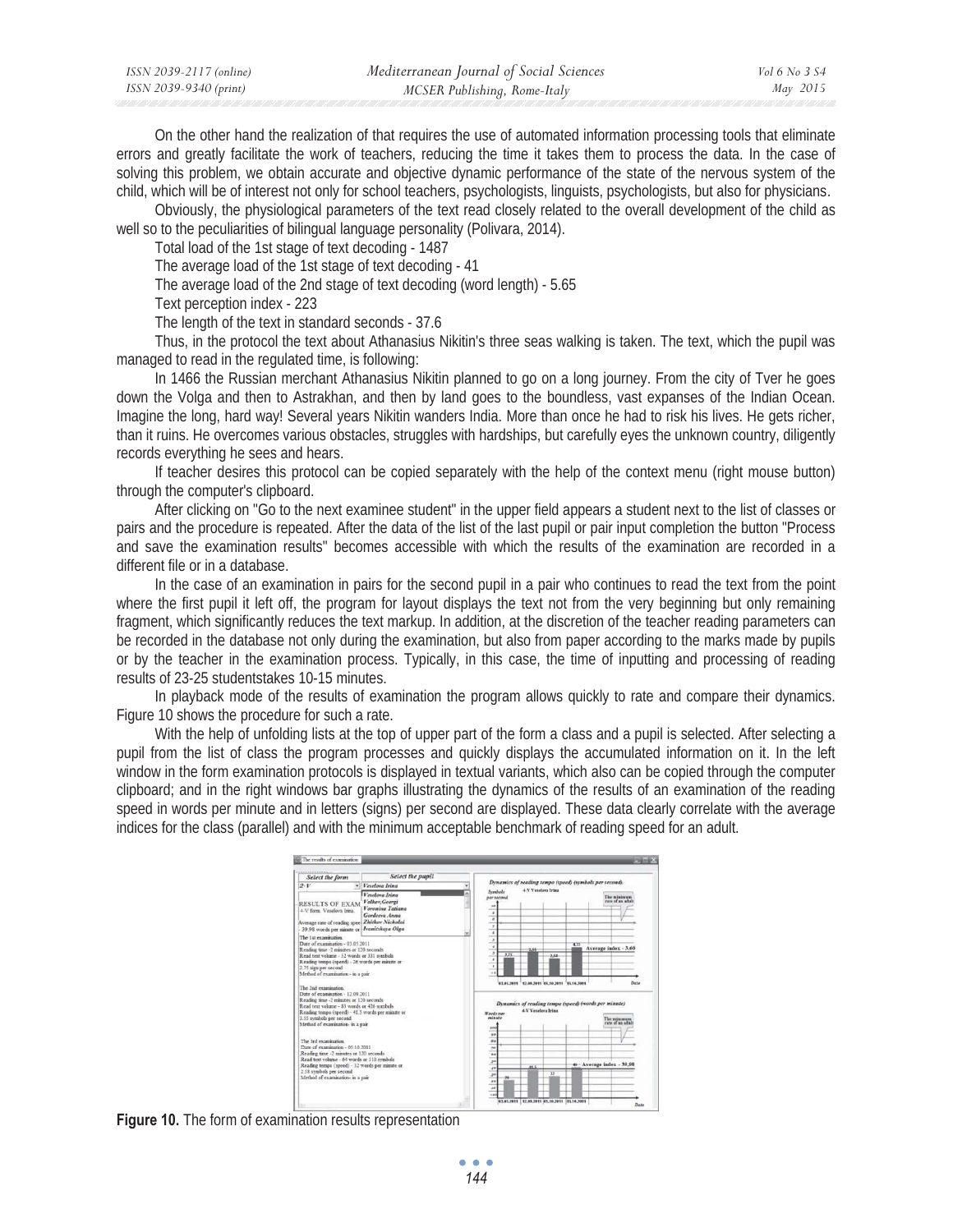Table 5 shows the fragment of the reduced (without physiological parameters) version of the report on the examination generated in Word editor with the help of this program.

| <b>Form</b> | Surname  | Date of '              |                |          |          | Duration of reading Volume of the read text |          | Reading tempo (speed)                                                | Method   |
|-------------|----------|------------------------|----------------|----------|----------|---------------------------------------------|----------|----------------------------------------------------------------------|----------|
|             | Name     | Exam                   | <b>Minutes</b> |          |          |                                             |          | Seconds Words read Symbols read Words per minute Symbols per seconds |          |
| $2 - G$     |          | Kuzin 22.10.2011       |                | 120      | 207      | 905                                         | 103.5    | .54                                                                  | P.al     |
|             |          | 2-G Petrova 22.10.2011 |                | 120      | 152      |                                             |          | 5.84                                                                 | P.al     |
| $2 - G$     |          | Ryabov 22.10.2011      |                | 120      | 134      |                                             |          |                                                                      | $P$ . al |
| $\cdots$    | $\cdots$ | $\cdots$               | $\cdots$       | $\cdots$ | $\cdots$ | $\cdots$                                    | $\cdots$ | $\cdots$                                                             | $\cdots$ |

**Table 5.** The variant of report on examination obtained by using a text editor Word

In our experience, for a teacher, who has basic computer skills, 40-45 minutes is enough to learn practical skills for this automated system using. In the course of its development, we tried to consider all the possible errors. In this regard, our software is equipped with a powerful set of algorithms that allows in "user - program - user" interactive mode to keep practicing teachers from data loss and to train him to use the technology optimally.

In the context of considering automated system improving it should be made clear that the introduction of the program algorithms that calculate the mark of the student on a five-point scale adopted, we considered to be inappropriate. We believe that the final assessment of the abilities of the child should still be leaved for a teacher. Therefore, our software is aimed primarily at providing to a teacher an objective, reliable, visual, numerical and comparable data, as well as his personal savings of time and effort.

Conclusion. We are currently developing a module of the program, which will help to evaluate not only the understanding of the text, but also the expressiveness of its reading. These criteria are also very dependent on the physiological parameters of the text (Karabulatova, 2008 & Living Tradition of Siberia Incantation, 2010). In the long term with sufficient interest of practicing teachers, we plan to find the valid and reliable integrated indicators characterizing the technique of reading in general. In conclusion we would like to mark out on the value of this method for secondary schools, for which will quote V.N. Zaitsev again:

"We came in one of the schools and asked for 6-8 grades registers. We have written down the names of the Astudents in one list, then the names of B-students in another list, and compiled a list of the remaining C-students. Ask for archive registers for past years, when these students were the third grade students, the register in which the reading speed of these students was recorded. What it turned out? Those who became an A-student, at the end of third grade had 130-170 words per minute reading speed. The average is about 150 words per minute. Those who in grades 6-8 became B-student had at the end of grade 3 from 100 to 140 words per minute reading speed. The average is about 120 words per minute. C-students had read speed of 80-90 words per minute (approximately, of course). This is the law.

Let's write it out:

«5» - 150

«4» - 120

«3» - 90

This pattern cannot be neglected and must be taken into account in our work" [Zaitsev, 1991]. So, all bilingual children with normal speech ontogeny were assigned to three different variants of bilingualism, depending on the degree of ownership of a second language (Russian): I variant (coordinative bilingualism) were defined as children with so-called "early bilingualism", which had shown speech fluency in both languages (when freely switch from one language to another was done). To the II variant (subordinative bilingualism) children with early bilingualism, who observed a sufficient level of speech and the Tatar and Russian languages were referred. However, it was characterized by the presence of interference errors on phonetic, lexical-semantic and grammatical levels in Russian. To the variant III (interference bilingualism) refers children with an average bilingualism (beginning to learn the language after 5 years), whose level of Tatar speech corresponded to age norm, while Russian speech was accompanied by significant difficulties. Children Russian speech experienced the strong influence of the grammatical system of the native language; that is reflected in the specific error (attrictions) due to the presence of interlingual interference. They can be characterized as speakers with elements of secondary language system with an unfinished language adaptation.

Thus, polycommunicative-ethnocognitive activity in Russian foreign language for bilingual children - is an active, conscious activity of the secondary language personality, aimed at creating a conceptual system of the target language in the structure of communicative competence in order to materialize the entire system of individual knowledge of secondary language personality and to acquire new knowledge by means of assimilated Russian.